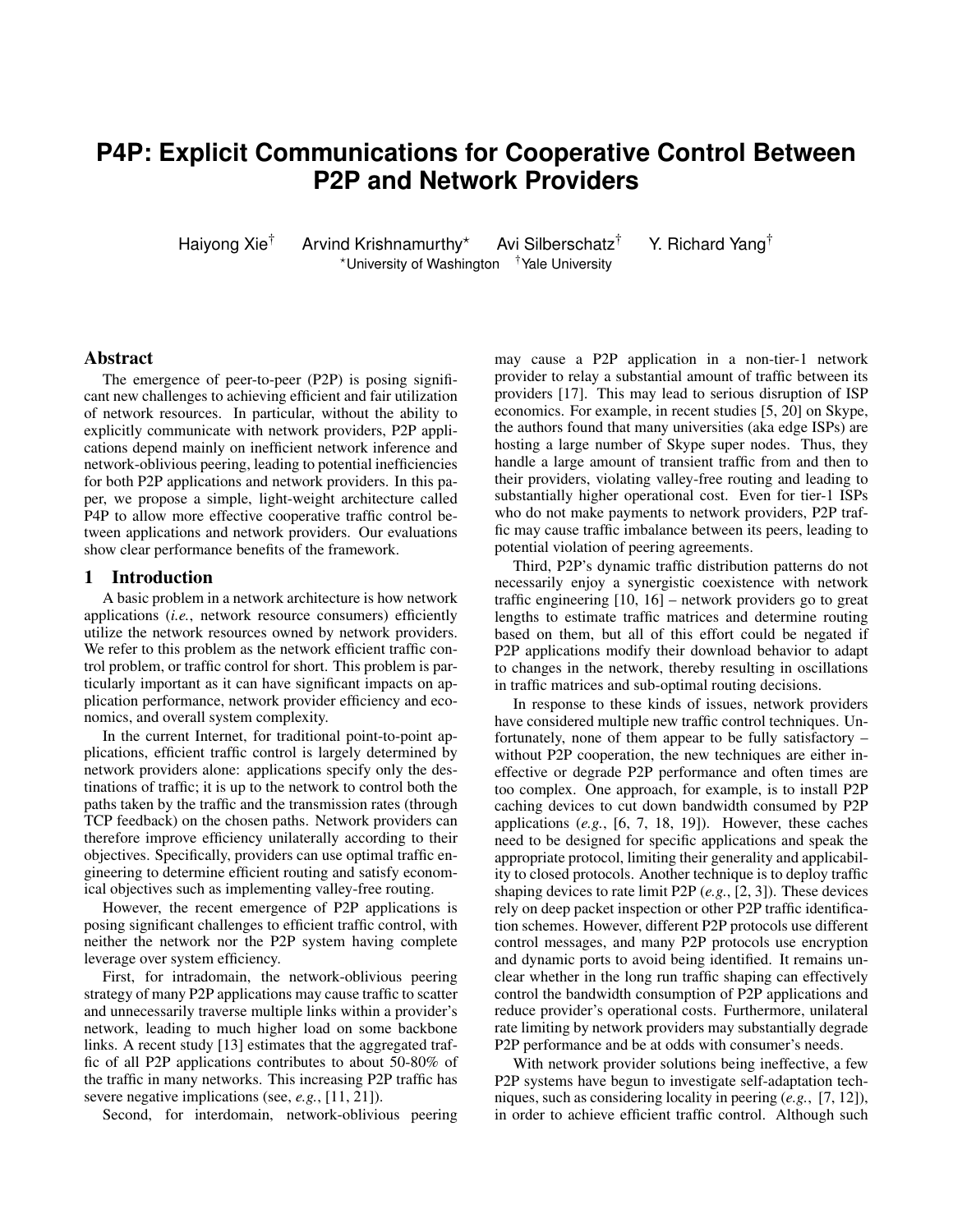techniques have the potential to improve both network efficiency and application performance in certain settings, there are fundamental limits on what P2P can achieve alone. In particular, since traditionally traffic control is primarily performed by network providers, the current network architecture supports only *implicit communications* between applications and networks. Thus, to improve efficiency, P2P applications will have to depend on reverse engineering to determine network information such as topology, status and policies. However, this is challenging if not impossible.

Overall, the P2P paradigm exposes a fundamental issue in traditional traffic control: emerging applications can have tremendous flexibility in how the data is communicated, and thus, they should be an integral part of network efficient control. However, if end hosts are to participate in network resource optimizations, then the networks cannot continue to be opaque but need to export their status information.

We propose a flexible framework named P4P to enable better cooperation between P2P and network providers through *explicit communications*. Here P4P stands for proactive network provider participation for P2P, or provider portal for P2P. The objectives of P4P are to (1) facilitate network applications, in particular P2P applications, to achieve the best possible application performance under efficient and fair usage of network resources; and (2) allow network providers to achieve efficient and fair usage of their resources to satisfy application requirements, reduce cost, and increase revenue. Note that although our presentation focuses on P2P, it can be extended to other network application paradigms.

# 2 The P4P Framework

The P4P framework is a flexible and light-weight framework that allows network providers to explicitly provide more information, guidelines and capabilities to emerging applications, such as P2P content distribution.

## 2.1 Motivation

We now motivate the need for a P4P portal to enable explicit communications between P2P and network providers.

First, P2P systems have tremendous flexibility in shaping their traffic flow. Given that a client interested in a piece of data can download it from any one of the multiple sites storing the data, there are clear benefits to be had in intelligently choosing a data source (or, alternately, choosing a peer in a tit-for-tat system). This flexibility fundamentally changes the traditional network traffic control problem, which is typically solved in the context of a given traffic demand matrix. In the updated setting, there are multiple ways of satisfying the data demands of an application, each resulting in a different traffic demand matrix, and an efficient solution would require the explicit involvement of the P2P application.

Second, the current network architecture allows only for limited, implicit communications between network providers and applications. In this setting, if a P2P application seeks to exploit the flexibility in controlling its data transfers to improve efficiency, it will have to probe the network to reverse engineer information such as topology, status and policies. However, this is rather challenging in spite of significant progress in network measurement techniques. For one thing, it is clearly redundant and wasteful to have each

application perform probing. Even if this issue is addressed by a coordinated service for topology inference (*e.g.*, [12]) to reduce the overhead, the fundamental hurdle is the ability to perform the inference in an accurate manner. New technologies, such as MPLS, and routers that do not respond to measurement probes make it difficult to infer network characteristics. More importantly, available bandwidth and loss-rate estimation from end hosts are difficult because their views are obscured by last-mile bottlenecks; it is difficult for an end host to identify which links are under-utilized or overutilized. Furthermore, cost and policy information are difficult, if not impossible, to reverse engineer. For example, it is difficult for P2P to determine which peers are accessible through lightly-loaded intradomain links and/or lower-cost interdomain links (where the cost takes into account factors such as inter-domain policies, traffic balance ratio between peering providers, and 95% percentile based billing).

In summary, for traditional applications, routing is made by network providers using a predictable traffic demand matrix with full network knowledge. With high levels of P2P traffic, the traffic control problem needs to be jointly solved by network providers and P2P applications.

## 2.2 Design Rationale

We consider the following design requirements.

- Better P2P performance. While some P2P systems exploit locality and network status to have its clients refine their peerings, the performance improvement is limited due to factors such as limited network information and slow convergence that is further exacerbated by churn [15]. Using more accurate network status information, P4P should be able to identify more efficient connections.
- More efficient network resource usage. By enabling explicit communication between P2P and the network, P4P can enable applications to use network status information to reduce backbone traffic and lower operation costs.
- Scalability. P4P should support a large number of users and P2P networks in very dynamic settings; any proposed information exchange and optimization techniques should be computationally inexpensive.
- Privacy preservation. P4P should address a major incentive concern of network providers who may want to preserve privacy when releasing their network information.
- Extensibility. There are many types of P2P applications with varying features. For instance, P2P systems for file sharing and streaming might have different needs, such as P2P streaming having more stringent real-time constraints than file sharing. Also, some applications use trackers (referred to as *appTracker* hereafter) to bootstrap and guide peer selection, while others do not; in addition, peers may exchange information locally through gossip messages. P4P should be flexible to handle a wide range of P2P applications with varying requirements and features.
- Incremental deploymentability. We do not target a cleanslate re-design. The P4P framework should be incrementally deployable, one network provider at a time, one P2P application at a time.
- Provider contribution for P2P acceleration. A network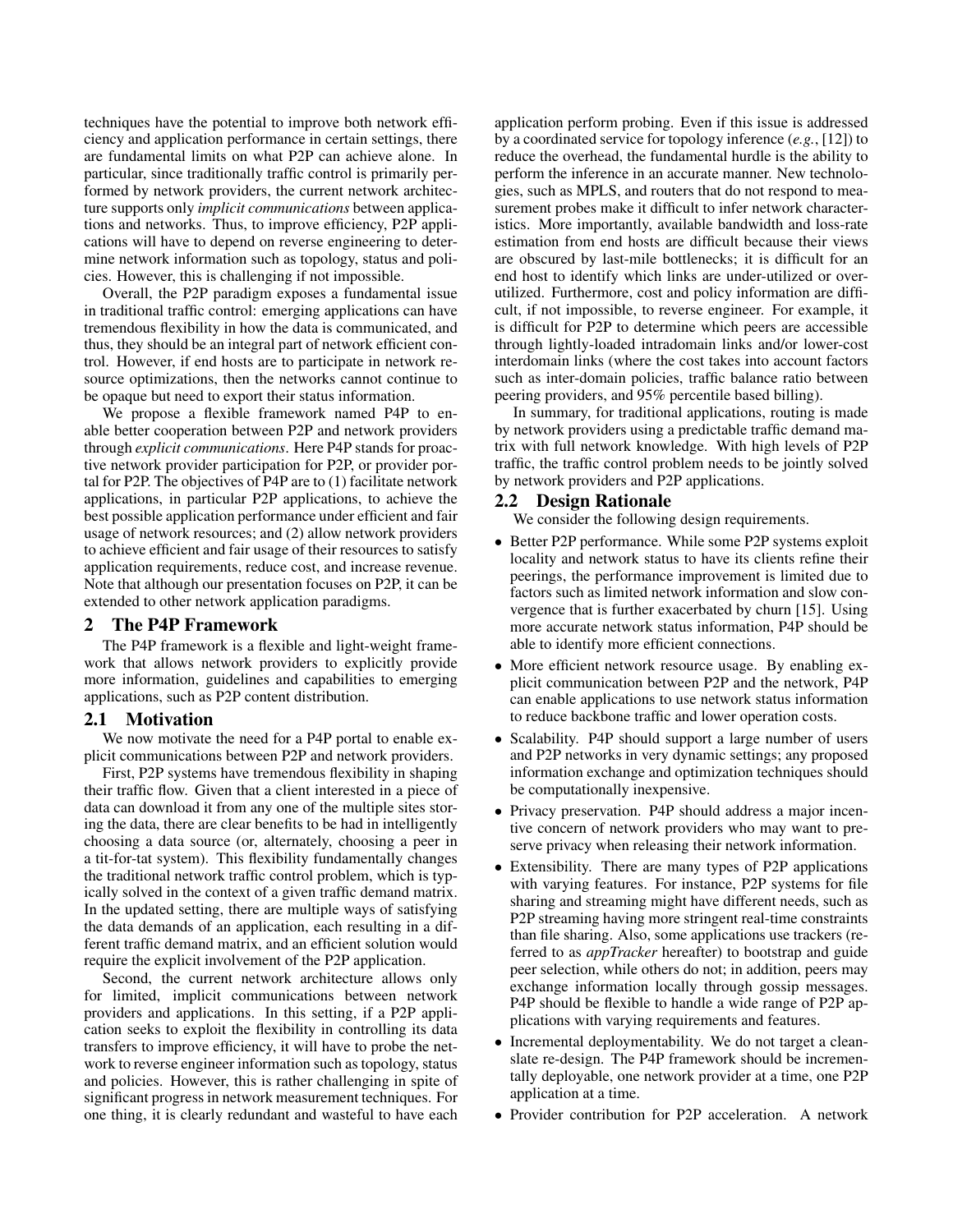provider may have many capabilities which it can provide to accelerate content distribution for P2P and at the same time increase its revenue. Examples include class of service, or quality of service that a P2P content provider can request. Also, a provider may contribute fixed servers as high-capacity seeds or caches, and this information should percolate to the P2P application.

# 2.3 Design Overview

The P4P framework consists of a control-plane component and a data-plane component.

In the control plane, P4P introduces iTrackers to provide portals for P2P to communicate with network providers. The introduction of iTrackers allows P4P to divide traffic control responsibilities between P2P and providers, and also makes P4P incrementally deployable and extensible.

Specifically, each network provider, be it a conventional commercial network provider (*e.g.*, AT&T), a university campus network, or a virtual service provider (*e.g.*, Akamai), maintains an iTracker for its network. A P2P client obtains the IP address of the iTracker of its local provider through DNS query (with a new DNS record type P4P ). Standard techniques can be applied to allow for multiple iTrackers in a given domain, especially for fault tolerance and scalability. An iTracker provides a portal for three kinds of information regarding the network provider: network status/topology; provider guidelines/policies; and network capabilities.

In the data plane, P4P allows routers on the data plane to give fine-grained feedback to P2P and enable more efficient usage of network resources. Specifically, routers can mark the ECN bits of TCP packets (or a field in a P2P header), or explicitly designate flow rates using XCP-like approaches (*e.g.*, [9]); end hosts then adjust their flow rates accordingly. For instance, a multihomed network can optimize financial cost and improve performance through virtual capacity computed based on 95-percentiles [4]. When the virtual capacity is approached, routers mark TCP packets and end hosts reduce their flow rates accordingly; thus the network provider can both optimize its cost and performance and allocate more bandwidth to P2P flows. We emphasize that the data plane component is optional and can be incrementally deployed.

# 2.4 P4P Control Plane

In this paper, we focus on the control plane of the P4P framework. Figure 1 shows the potential entities in the P4P framework: iTrackers owned by individual network providers, appTrackers in P2P systems, and P2P clients (or peers for short). Not all entities might interact in a given setting. For example, trackerless systems do not have app-Trackers. P4P does not dictate the exact information flow, but rather provides only a common messaging framework, with control messages encoded in XML for extensibility.



Figure 1. iTracker interfaces and information flow.

## iTracker interfaces and functions

The key component of the P4P framework is iTrackers. iTrackers provide three interfaces that others can query.

The info interface allows others, typically peers inside the provider network, to obtain network topology and status. Specifically, given a query for an IP address inside the network, the interface maps the IP address to a (ASID, PID, LOC) tuple, where ASID is the ID of the network provider (*e.g.*, its AS number), PID is an opaque ID assigned to a group of network nodes, and LOC is a virtual or geographical coordinate of the node. Note that the opaque PID is used to preserve provider privacy at a coarse grain (*e.g.*, a network provider can assign two PID s to nodes at the same point of presence or PoP). Note also that LOC can be used to compute network proximity, which can be helpful in choosing peers. When sending an info query, a peer may optionally include its swarm ID (*e.g.*, info hash of a torrent). The iTracker may keep track of peers participating in a swarm.

The policy interface allows others, for example peers or appTrackers, to obtain policies and guidelines of the network. Policies specify how a network provider would like its networks to be utilized at a high level, typically regardless of P2P applications; while guidelines are specific suggestions for P2P to use the network resources. To name a few examples of network policies: (1) traffic ratio balance policy, defining the ratio between inbound and outbound traffic volumes, for interdomain peering links; (2) coarse-grain timeof-day link usage policy, defining the desired usage pattern of specific links (*e.g.*, avoid using links that are congested during peak times); and (3) fine-grain link usage policy. An example of network guidelines is that a network provider computes peering relationships for clusters of peers (*e.g.*, clustered by PID ). The policy interface can also return a set of normalized inter-PID costs, which indicate costs incurred to the provider when peers in two PIDs communicate.

The capability interface allows others, for example peers or content providers (through appTrackers), to request network providers' capabilities. For example, a network provider may provide different classes of services or ondemand servers in its network. Then an appTracker may ask iTrackers in popular domains to provide such servers and then use them as peers to accelerate P2P content distribution.

A network provider may choose to implement a subset of the interfaces. The richness of information conveyed is also determined by the network provider. Note that a network provider may also enforce some access control to the interfaces to preserve security and privacy.

#### Examples

Now we give two examples to illustrate how the iTracker interfaces are utilized. Figure 2 shows an example P2P application with an appTracker using the info and policy interfaces to request network topology/status and guidelines/policies information. In the example, a P2P system spans two network providers *A* and *B*. Each network provider runs an iTracker for its own network. Peers *a* and *b* query their local iTrackers through the info and policy interfaces when bootstrapping; they then register with the appTracker and forward it the information obtained from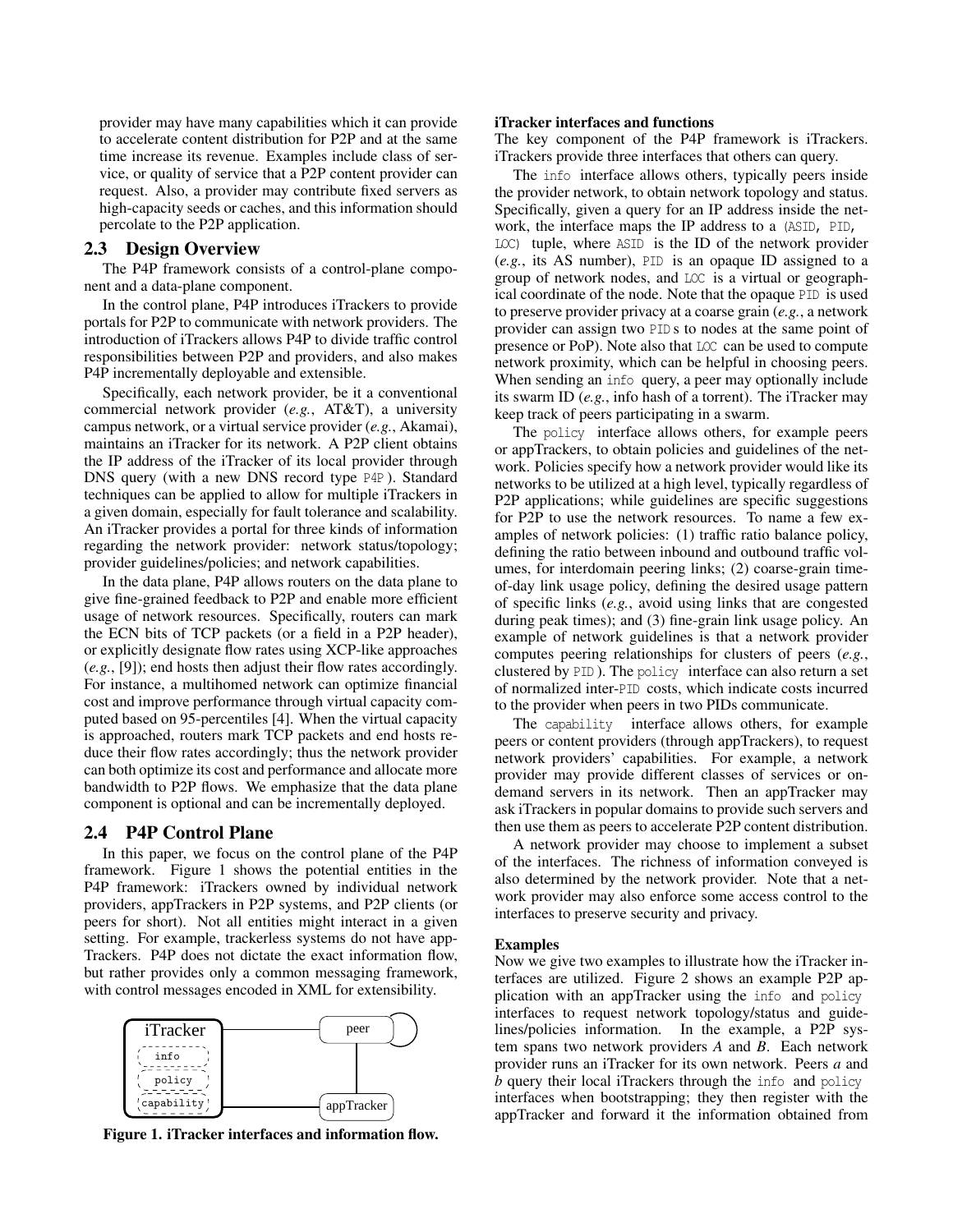

Figure 2. An example of P2P obtaining network topology/status and policies/guidelines from portal iTrackers.



Figure 3. An example of P2P accessing network capability through iTrackers.

iTrackers. The appTracker makes peer selection considering both application requirements and iTracker information. Note that as a variant, it might be that instead of the peers query the iTrackers, the appTracker, trusted by a network provider (*e.g.*, a major P2P developer), queries the iTrackers to reduce information exposure to general peers.

Figure 3 shows another example of using P4P. It shows how to request network capabilities through the capability interface. Specifically, the appTracker sends a request to iTracker *B* asking the network provider to allocate fixed, high-capacity servers to aid in distributing content. The iTracker allocates a server in its network and returns its address to the appTracker. The appTracker will then include the server in returned peer sets for those peers in *B*.

## 3 Evaluations

P4P's effectiveness depends on what information is communicated through the portal and what algorithms are used for controlling traffic. We have evaluated the effectiveness of P4P using both simulations and real Internet experiments on PlanetLab. Our results show that P4P can improve not only P2P application performance but also network provider efficiency. Due to space limitations, we report on only a small fraction of our evaluations.

# 3.1 Optimization Methodology

We report our evaluations on how a network provider and peers can effectively utilize the policy interface. Specifically, we consider an optimization that minimizes intradomain traffic by taking into account swarm characteristics and current levels of background traffic. we consider the following setup. There are *K* swarms in a provider's network. Each peer of a swarm obtains a unique swarm ID from the corresponding appTracker of the swarm, and reports it to the iTracker. The iTracker keeps track of the peers in a given swarm, including the number of peers at the same PoP, and the upstream and downstream link capacity of each peer. We refer to peers at PoP *i* as PoP-*i* peers. The iTracker then computes the peering guidelines based on swarm statistics and network status.

Specifically, the iTracker constructs an abstract topology  $G = (V, E)$  with nodes representing PoPs and edges inter-PoP links. The iTracker collects network status information including (1)  $b_e$ , the amount of background traffic on edge *e*, (2)  $c_e$ , the capacity of edge *e*, and (3)  $I_e(i, j)$ , the indicator of edge *e* being on the route from node *i* to *j* in *G*. The iTracker also computes  $\tilde{u}_i^k$  and  $\tilde{d}_i^k$ , the aggregated uploading and downloading capacity of all PoP-*i* peers of the *k*-th swarm in the network, respectively. Note that the iTracker can compute  $\tilde{u}_i^k$  and  $\tilde{d}_i^k$  using the information that it obtains from the P2P clients and from its knowledge of the access link capacities (both downstream and upstream) for each peer. The iTracker takes into account any userimposed bandwidth limitations and aggregates them together to obtain  $u_i^k$  and  $d_i^k$  for each PoP *i*. The iTracker then computes  $u_i^k = \max{\{\tilde{u}_i^k - \tilde{d}_i^k, 0\}}$ , and  $d_i^k = \max{\{\tilde{d}_i^k - \tilde{u}_i^k, 0\}}$ . Thus  $u_i^k$  and  $d_i^k$  are the remaining uploading (supply) and downloading (demand) capacity that can be used to interface with peers in other PoPs.

The iTracker (periodically) solves a bi-level optimization problem to compute the peering guidelines: balancing the traffic (*i.e.*, minimizing the maximum link utilization) while maximizing the overall throughput for each swarm:

$$
\min \max_{e \in E} \quad b_e + \sum_k \sum_i \sum_{j \neq i} t_{ij}^k I_e(i, j) / c_e
$$
\n
$$
s.t. \quad \forall k, \max \sum_i \sum_{j \neq i} t_{ij}^k,
$$
\n
$$
s.t. \forall \text{PoP } i, \sum_{j \neq i} t_{ij}^k \leq u_i^k,
$$
\n
$$
\forall \text{PoP } i, \sum_{j \neq i} t_{ji}^k \leq d_i^k,
$$
\n
$$
\forall i \neq j, t_{ij}^k \geq 0,
$$

where  $t_{ij}^k$  is the amount of traffic PoP-*i* peers upload to PoP-*j* peers in the *k*-th swarm. We solve this optimization problem as follows. We first solve the second-level problem to obtain the optimal throughput  $T_{opt}^k$  for each swarm *k*. This enables us to transform the *k*-th second-level problem into a constraint:  $\sum_i \sum_{j \neq i} t_{ij}^k = T_{opt}^k$ . Thus, we can solve the original problem. The iTracker derives the peering guidelines, which is a set of normalized weights  $w_{ij}^k = t_{ij}^k / \sum_j t_{ij}^k$  for PoP *i* and *j*. A PoP-*i* peer would pick a PoP-*j* peer with probability  $w_{ij}^k$ . Next, the iTracker maps PoPs to anonymous PIDs and the computed weights to corresponding inter-PID peering probability values. The appTracker can obtain the inter-PID probability values and use it for peer selection.

### 3.2 Results

We have evaluated the effectiveness of P4P using both simulations and real Internet experiments on PlanetLab. For the simulation, we built a realistic BitTorrent simulator. For PlanetLab experiments, we use Liveswarms [14]. We chose these two P2P systems as one is file sharing while the other is streaming. Below, we report some of our evaluation results.

We first show the results on P4P-enabled BitTorrent, where the appTracker adopts iTracker suggested guidelines along with a small fraction of random inter-PoP peers for robustness. We use Abilene and the PoP-level topology of AT&T with all link capacities at 10Gbps. In the evaluations,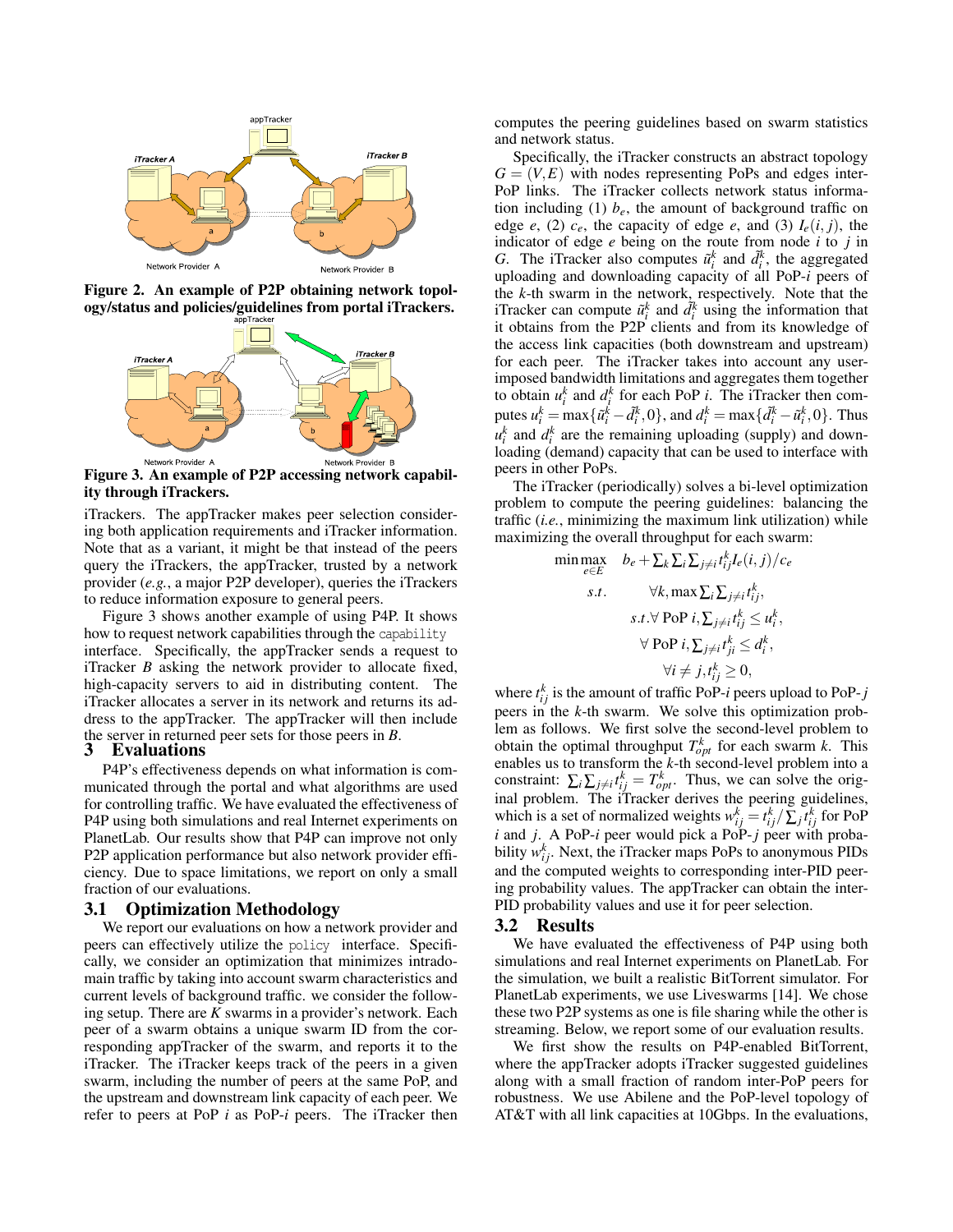

we connect each peer to a random PoP through an access link. The capacities of access links follow the distribution used in [1]. We evaluate two equal-sized swarms each sharing a 256MB file, with block size being 256KB. Initially each swarm has only one seed with 1Gbps upload capacity.

Figures 4 and 5 plot the completion time, cumulative completion time and link utilization for Abilene and AT&T, respectively, with a varying number of peers. We make the following observations. First, P4P improves P2P completion time by approximately 45%. Second, P4P improves the link utilization by approximately 50% and 70% in Abilene and AT&T, respectively, when compared with the native P2P adaptation. Further, P4P also reduces the duration of high traffic load by approximately a half, as peers finish their downloads faster. Thus P4P can reduce the intensity of P2P traffic load on the underlying network dramatically.

Next we report the evaluation results on integrating P4P with liveswarms. Liveswarms is a P2P-based application that adapts BitTorrent to video streaming. We conduct experiments on real Abilene network, using 53 PlanetLab nodes, to stream a large video file. Each experiment lasts 900 seconds. We log the amount of data exchanged between nodes, and compute the load on each Abilene backbone link using OSPF routing with Abilene's IGP link weights. The total amount of traffic on each Abilene backbone link is plot in Figure 6. We find that liveswarms achieves approximately the same throughput when integrated with P4P. However, the average link load is 1.1Gbps when native P2P adaptation is used, while the load reduces to 0.37Gbps when liveswarms is integrated with P4P. Thus P4P results in approximately 66% reduction on average link utilization.



Figure 6. Traffic volumes when integrating P4P with a video streaming application.

Summary: P4P can improve both completion time and link utilization by approximately 50-70% for BitTorrent to share files, compared with the native P2P adaptation, on Abilene and AT&T networks. P4P achieve similar benefits in real experiments using liveswarms to stream video on real Abilene network. Further, P4P is robust to heterogeneity in the networks where links have different capacities.

## 4 Discussions

Q: [P2P Self Adaptation] Why cannot a P2P system achieve the benefits of P4P by itself? Or why do we need explicit communications between P2P and providers?

A: As we described in Section 1, it is difficult for applications to reverse engineer network status. It is even more difficult to infer provider routing policies. Although some P2P applications can use locality-based heuristics, there can be problems with this approach. For example, in a wireless network where P2P nodes communicate through a base station, peering using local peers sharing the same base station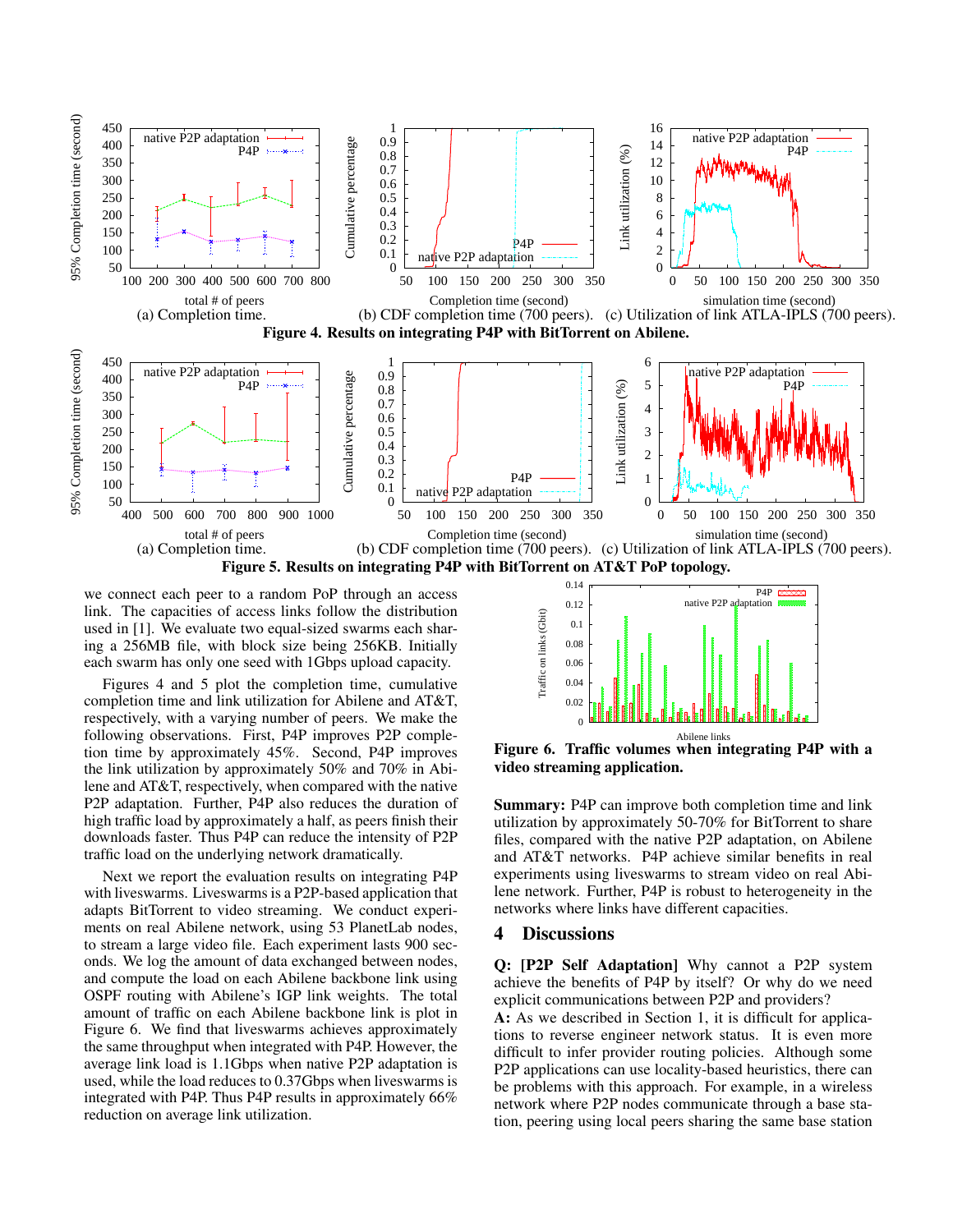may require more wireless bandwidth than through the base station to other non-local peers. As another example, a common issue exists in UK is that network providers buy their DSL "last mile" connectivity via a BT central pipe. More specifically, BT owns all of the exchange equipment and connectivity between a DSL customer and a central hand-off location. The connectivity from a DSL customer to its network provider is first routed through BT to a physical handoff point. The hand-off point between BT and the network provider is what BT terms a BT central pipe. This connection can be many orders of magnitude more expensive than IP transit. Thus, it can be much more expensive for a network provider to have a customer retrieve a file from another customer on its network, than it is to go off the network for the file. Also, iTrackers provide a natural interface to access provider capabilities.

Q: [P2P incentives] It is clear that network providers can benefit from P4P. What are the incentives for P2P to participate in the P4P framework?

A: There are potentials for both network providers and P2P to benefit from adopting P4P, as we clearly demonstrated in our evaluations. In another set of experiments not shown here, we have shown that through P4P, a multihomed system (*e.g.*, a university campus network) may allocate much more bandwidth to P2P without increasing its financial cost under a typical charging model. Furthermore, the P4P framework leaves much flexibility for P2P (*e.g.*, P2P can integrate provider suggestions with its local application-specific requirements). On the other hand, without P4P, the providers may impose rate limiting to control their financial cost. Overall, many P2P developers are recognizing that as P2P consumes a significant portion of network resources without generating much revenue for providers, there is a real possibility that network providers may limit P2P usage to reduce cost. Thus, effective cooperation through the P4P framework can be attractive.

Q: [Scalable Implementation] There can be a large number of P2P networks in a provider's network. How can it be feasible for the iTracker to handle the load associated with orchestrating all these networks?

A: Scalability could be addressed using several techniques.

First, we need to consider optimizing only the heavyhitters, namely those P2P networks that comprise of a large number of peers and generate a substantial amount of traffic. If a small number of P2P networks account for a large fraction of traffic, then the provider can focus its attention on those P2P networks. In order to quantify to what extent this phenomenon appears in practice, we analyzed the instantaneous swarm behavior of every movie torrent published by thepiratebay.org , a popular portal for BitTorrent content. In total, we analyzed 34,721 swarms to determine the number of leechers and the size of data being requested by the leechers. We find that only 0.72% of swarms had an excess of hundred leechers, and that the bulk of the instantaneous demand for content is from a small number of swarms, specifically, 1.22% of the swarms are responsible for about 50% of the demand. Analyzing and optimizing a small fraction of swarms should mostly suffice.

Second, we could replicate the iTracker functionality and further organize the iTrackers into a two-level hierarchy. The top-level server aggregates information from multiple P2P systems, solves the optimization problem, and distributes allocation decisions. The bottom-level servers are the ones contacted by the clients and are tasked with performing other operations, such as finding local connections. We just need to ensure that all peers within the same P2P network are directed to the same second-level server, and this could be done using a consistent hashing scheme [8].

Q: [Robustness] A major issue in P2P is to provide robustness. For instance, a BitTorrent client maintains a pool of randomly selected neighbors with which it is just exchanging meta-data information. Do the locality-aware P4P techniques reduce robustness?

A: P4P does not limit the mechanisms for improving robustness. In the basic operation mode, the iTrackers provide only hints, and an appTracker can always select a certain number of random connections to ensure diversity for robustness. This typically will not substantially increase the provider cost. A related robustness feature is that iTrackers are not on the critical path. Thus, if iTrackers are down, P2P applications can still make default application decisions.

# 5 Conclusion and Future Work

We presented P4P, a simple and flexible framework to enable explicit cooperation between P2P and network providers. Our evaluations demonstrate that it can be a promising approach to improve both application performance and provider efficiency. There are many avenues for further study. In particular, it is important to evaluate the framework, study what information should be communicated through the portal, identify what algorithms and techniques could be jointly employed by providers and P2P to improve efficient network traffic control, and quantify its benefits in large-scale, realistic networks.

## 6 Acknowledgments

Haiyong Xie and Y. Richard Yang were supported in part by grants from the U.S. NSF. Charles Kalmanek, Doug Pasko, Laird Popkin, Hao Wang, and Ye Wang have given us very valuable suggestions.

# 7 References

- [1] A. Bharambe, C. Herley, and V. Padmanabhan. Analyzing and improving a BitTorrent network's performance mechanisms. In *Proceedings of IEEE INFOCOM '06*, Barcelona, Spain, Apr. 2006.
- [2] Cisco. Network-based application recognition (NBAR). www.cisco.com/univercd/cc/td/doc/ product/software/ios122/122newft/122t/ 122t8/dtnbarad.htm .
- [3] F5 White Paper. Bandwidth management for peer-topeer applications. http://www.f5.com/solutions/ technology/rateshaping\_wp.html , Jan. 2006.
- [4] D. Goldenberg, L. Qiu, H. Xie, Y. R. Yang, and Y. Zhang. Optimizing cost and performance for internet multihoming. In *Proceedings of ACM SIGCOMM '04*, Portland, OR, August 2004.